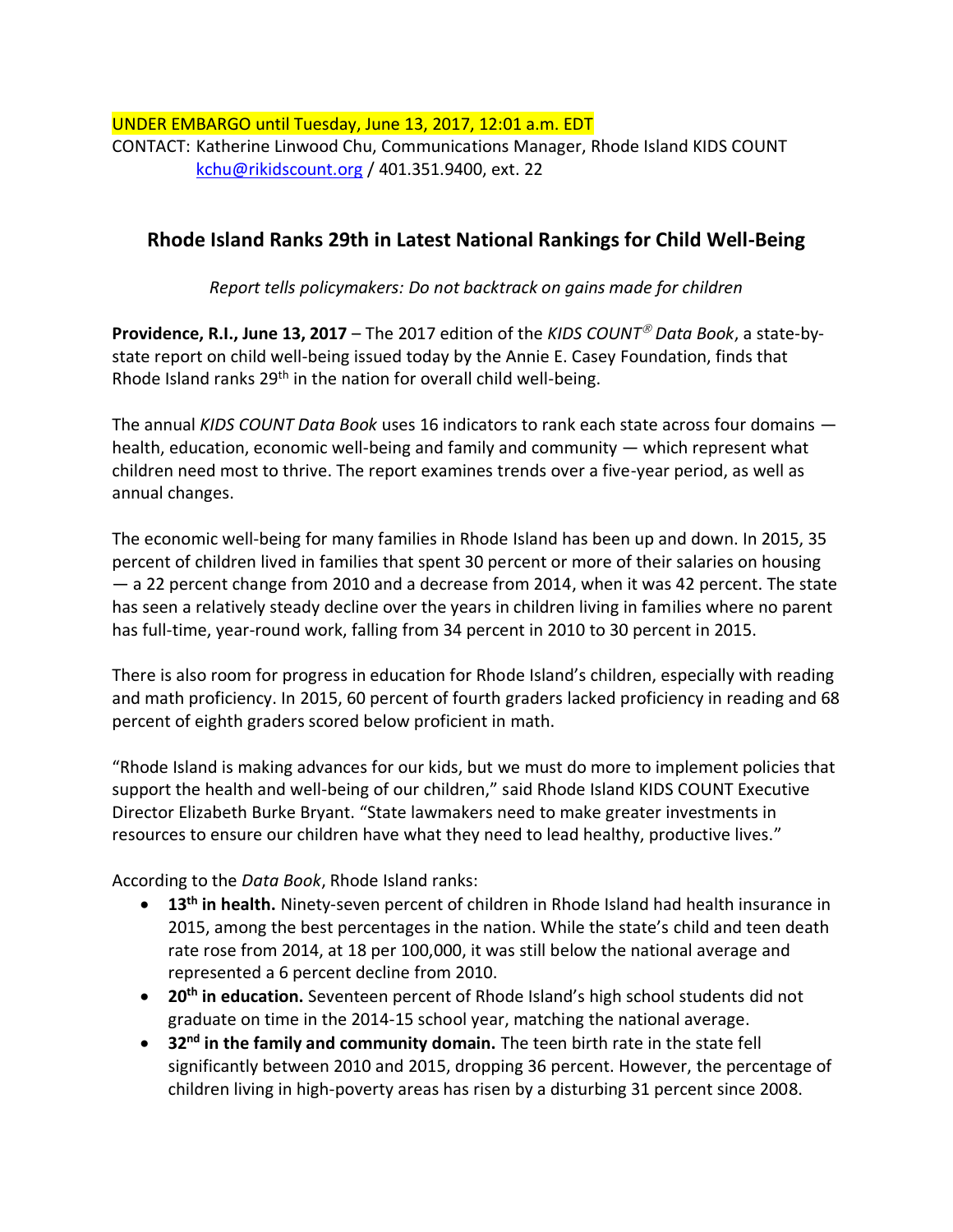• **34th in economic well-being**. The percentage of Rhode Island children living in poverty declined to 19 percent in 2015, a slight improvement from 2014, but the same percentage as in 2010.

In recent years, government policies have helped drive positive outcomes for children and families nationwide and in several states. Only 5 percent of U.S. children lack health care coverage, a historic low, due to the combination of key provisions of the Affordable Care Act (ACA), and expansions to Medicaid and the Children's Health Insurance Program (CHIP).

With the support of policies such as the Earned Income Tax Credit (EITC) and the Child Tax Credit, fewer children overall live in poverty, more parents have jobs and more families are able to bear the cost of housing.

With the *2017 KIDS COUNT Data Book* showing steady improvements in several areas of child well-being, the Annie E. Casey Foundation is urging state and federal policymakers not to back away from targeted investments that are proving to help U.S. children become healthier, more likely to complete high school and better positioned to contribute to the nation's economy as adults.

"As policymakers search for ideas to expand the economy and bring economic opportunity to families, I urge them not to abandon targeted public investments that are helping more people lift themselves out of poverty and gain access to health care," said Foundation President and CEO **Patrick McCarthy**.

## **Release Information**

The *2017 KIDS COUNT Data Book* will be available June 13 at 12:01 a.m. EDT at [www.aecf.org.](http://www.aecf.org/) Additional information is available at [www.aecf.org/databook,](http://www.aecf.org/databook) which also contains the most recent national, state and local data on hundreds of indicators of child well-being. Journalists interested in creating maps, graphs and rankings in stories about the *Data Book* can use the KIDS COUNT Data Center at [datacenter.kidscount.org.](http://datacenter.kidscount.org/)

###

## **About Rhode Island KIDS COUNT**

Rhode Island KIDS COUNT is a statewide children's policy organization that works to improve the health, economic well-being, education, safety, and development of Rhode Island's children and youth. It is one of 50 state-level organizations that work in partnership with the Annie E. Casey Foundation to track the social condition of children at the state and local level across the country.

## **About the Annie E. Casey Foundation**

The Annie E. Casey Foundation creates a brighter future for the nation's children by developing solutions to strengthen families, build paths to economic opportunity and transform struggling